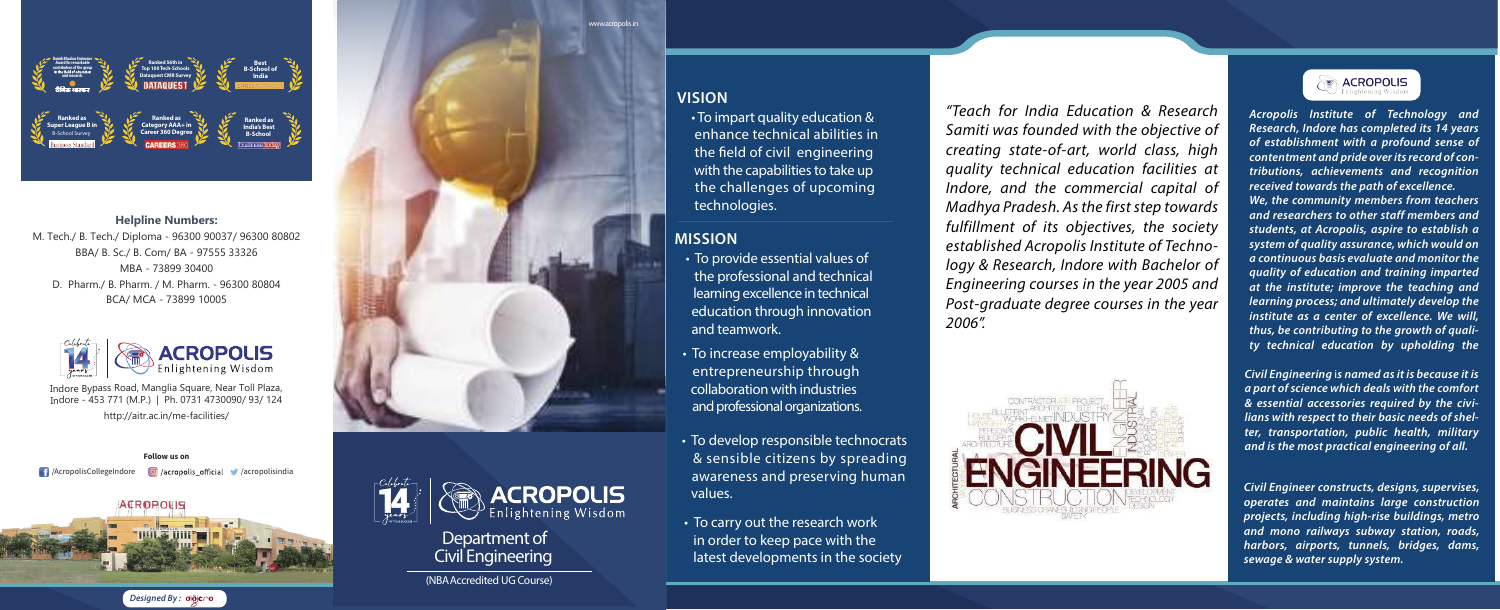- **IGS (Indian Geotechnical Society)** Student Chapter
- **IEI (Institution of Engineers)** Institute
- **IGBC Student Chapter**
- **IWWA Student Chapter**
- **ICI (Indian Concrete Institute) StudentChapter**
- **ASCE Student Chapter**
- **RGPVTEQIP-III Collaborative Research Project**

## **Collaboration with Professional Bodies:**

## **Club Activities:**

- **Inauguration of Green Energy Collegiate Club (GECC) of Acropolis under RGPV's Green Energy Club.**
- **Student Solar Ambassador Workshop by Department of Civil Engineering; Green Energy Collegiate Club of Acropolis in collaboration with IIT Bombay.**
- **31st National Road Safety Week activities were conducted under guidelines of MORTH, aninitiative of MHRD with Acropolis.**
- **Organized cleanliness drive under 'Swachhata-Hi-Seva' initiative of MHRD with GECC.**
- **Contributed in Unnat Bharat scheme of GOI.**
- **Rotaract club activities tree plantation Rotary International.**
- **RGPVTEQIP-III sponsored FDP on 'GIS Mapping for Smart Development' successfully conducted**
- **National Seminar on 'Green Building Recognition systems: IGBC and GRIHA' under the aegis of Institution of Engineers (IEI), M.P. Local Chapter organized.**

*2.Construction skill development council for*  **construction field** 



# *Departmental Achievements:*

## *Extra Curricular Activities:*

*Ayush Pagare scored* 

*98.66 percentile in CAT-2019*



*Yash Jain placed in a prominent construction company in Dubai on an excellent package.*



*Vishal Solanki & Yash Thakur as entrepreneurs completed 40+ building projects*



# *Student Elites:*





*Jignesh Wadnere, Harshita Mathur & many other scores a good percentile score above 9+ pointer in RGPV Examinations*



*Sakshi Thora & Nilesh Pathak qualied in GATE-2020 Exam*



*Shubham Gupta & Siddharth Saraf secured IInd position in Tech Fest at IIT–BHU in events \*Beat the Wind (Structure) & Create (ACAD).*

- *Many of our Students are Studying Abroad & pursuing Higher Studies*
- *Many of our Students are pursuing higher studies from IIT's, NIIT's & other renowned Universities.*

*1.Plumbing skill development council for Municipal water supply & sewerage as a Sewage Assessor* 

> *16 Research Paper Publications in reputed National and International Journals and Conference*



*40+ Site Visits in the Year*







*Skill development programmes under PMKVY schemes* 

*Civil Engineering department of Acropolis provides regular Industrial/Site Internships and Training to the students, enabling them to get the practical exposure at construction project sits.* 

#### *Industrial Internship Trainings at:*

*CPWD, MPPWD, MES, BHEL, GAIL, NHPC, NHDC, NTPC, AIIMS, IIM (Indore), NHAI, TCE, PIU PWD, MPRTC, AKVN, UDA, IDA PMAY First Phase Bhuri Tekri-Manavata Nagar, PMAY Second Phase-Bangadaa, PMAY Second Phase-Naita Mundla, Rajiv Aawas Yojna, Limbopdi PMAY Third Phase-Sanwadiya PMAY Third Phase-Rau Bijalpur Nihalpur PMAY Third Phase-Kanadia,* 

*Rajiv Aawas Yojna Budaniya, NTPC Ltd. Khargone, Super Thermal Power Project-Village Selda, B.R. Goyal Infrastructure & Mandla Bypass, Jabalpur, L.N. Infra Projects Pvt. Ltd. Bhopal & PMGSY Indore, Kartik Enterprises Indore & Pipliyana- Bengali Square Bridge, Shailendra Gohil and Associates Rafael Tower Indore, Tulip heights Scheme No. 140 Anchal Nagar, KEC International limited Gurgaon, Railway III line project Habibganj-Barkhera Section, Progressive Associates-Manbhawan Nagar, Indore Dhacha Bhawan Dewas, UPJVN Ltd. & Matatila Hydroelectric Project Lalitpur, Shikhar Construction & Devli, Dewas, Vijay k. Mishra Construction Pvt. Ltd. Rewa,*

*Pench Diversion Dam, Chindwara, HY Construction, Karamchari Colony Dewas & Industrial, Building Area Dewas, P.C. Snehal Construction, Ahmedabad, Watersupply Scheme Nagar Parishad Meghnagar M.P. MPPWD-PIU & SGSITS Hostel Building, M/S Laxmi Construction Bhopal, MPPWD-PIU & MGM Medical College, Indore, M/S. Yogi Construction Co. Ahmedabad, MPPWD-PIU & District Court Pipliyahana, Indore M/S. Harsh Construction Nasik*

#### *Entrepreneurship*

*India Cement Plant, Rajasthan, Ultratech RMC Plant, Mahi Dam, Rajasthan, Omkareshwar Dam, SunPharma Dewas, API Plant, Bank note press-Dewas, Water Treatment Plant-Jalood, Water Treatment Plant-Maheshwar, Railway Track-Patalpani, Railway Station, Laxmi Bai Nagar,* 



## *Field/ Industrial Visits to:*

### *TANYA SANGHVI Branding & TR Manager, OYO. Alumni 2016*

*Acropolis Institute of Technology & Research, Indore is much beyond just an "Institution" where there is culture of excellence, empowerment, and enrichment. Being a part of Acropolis family, I felt blessed. The college, the management and my*  department has molded my personality and clarified my *vision of the future*

### *TANUJ MISHRA,*  **Sr. Specification Engineer,** *Fosroc Chemicals Limited. Alumni 2016*

*Achievements-applauds, opportunities-thoughts, this is what I gained from Acropolis Institute. The Institute gave me a platform that I will cherish always. Today I am best employee of working organization and this is all because the Institute let us fall by our own but made us climb on the ladder to success.*





*YUVRJ SINGH KUSHWAHA Process Engineer, Wonder Cement Limited. Alumni 2017*

*AYUSH GANGRADE Team Leader, Wonder Cement Limited Alumni 2019*

*We are very grateful to the Acropolis Institute of Technology and Research, Indore for providing guidelines and motivation to inspire us to achieve my goals. Someday I won & some days, I learned. right from the beloved management & teachers, my life in the Institute will be the best* 

*experience, I can ever get.*

#### *200+ Students in last 3 yrs via Campus are recruited in…*









*Placements*